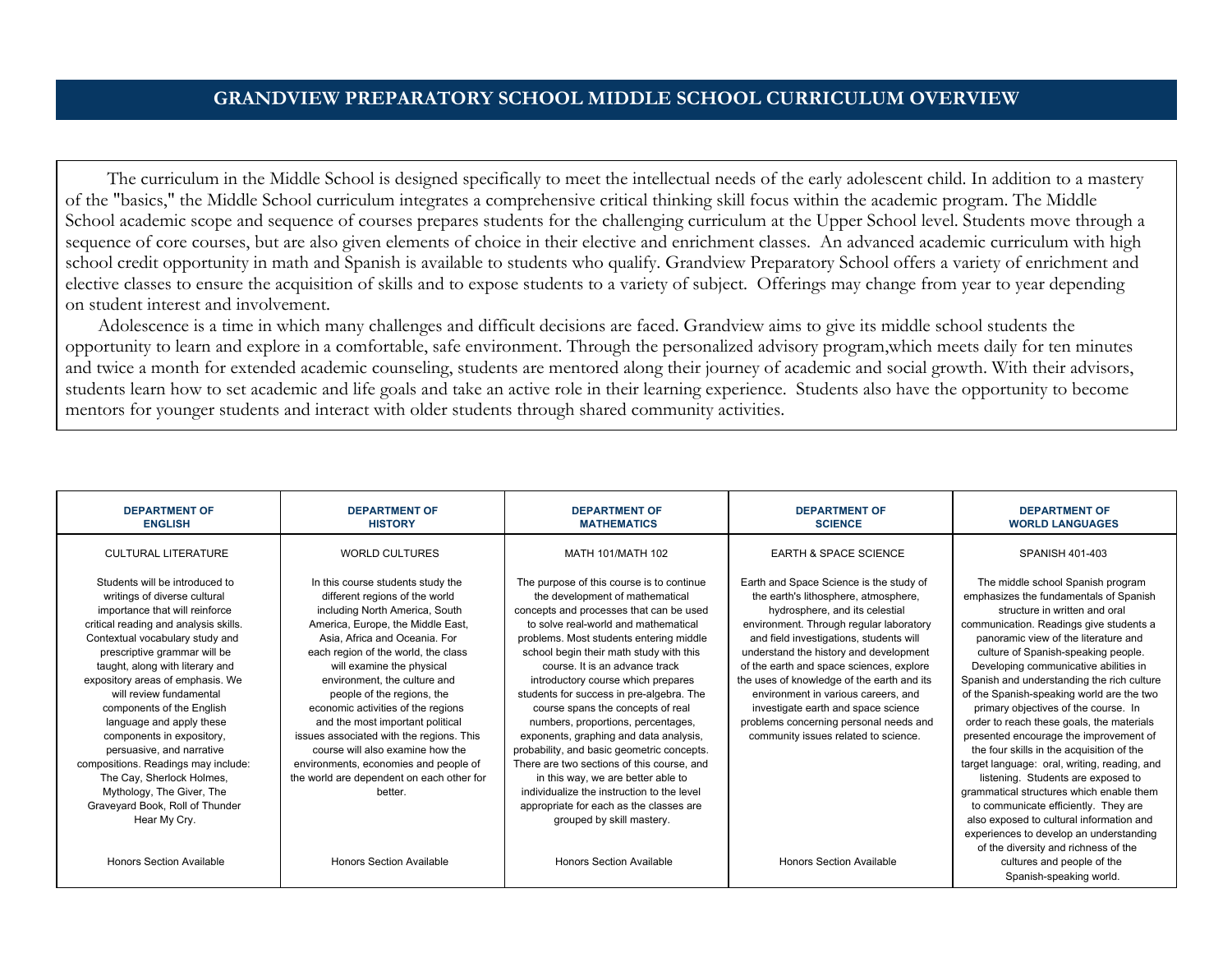| <b>DEPARTMENT OF</b><br><b>ENGLISH</b>                                                                                                                                                                                                                                                                                                                                                                                                                                                                                                                                          | <b>DEPARTMENT OF</b><br><b>HISTORY</b>                                                                                                                                                                                                                                                                                                                                                                                                                                                                                                                                                                                                                                                                                                            | <b>DEPARTMENT OF</b><br><b>DEPARTMENT OF</b><br><b>MATHEMATICS</b><br><b>SCIENCE</b>                                                                                                                                                                                                                                                                                                                                                                                                                                                                                                                                                                                      |                                                                                                                                                                                                                                                                                                                                                                                                                                                                                                                                                  | <b>DEPARTMENT OF</b><br><b>WORLD LANGUAGES</b>                                                                                                                                                                                                                                                                                                                                                                                                          |
|---------------------------------------------------------------------------------------------------------------------------------------------------------------------------------------------------------------------------------------------------------------------------------------------------------------------------------------------------------------------------------------------------------------------------------------------------------------------------------------------------------------------------------------------------------------------------------|---------------------------------------------------------------------------------------------------------------------------------------------------------------------------------------------------------------------------------------------------------------------------------------------------------------------------------------------------------------------------------------------------------------------------------------------------------------------------------------------------------------------------------------------------------------------------------------------------------------------------------------------------------------------------------------------------------------------------------------------------|---------------------------------------------------------------------------------------------------------------------------------------------------------------------------------------------------------------------------------------------------------------------------------------------------------------------------------------------------------------------------------------------------------------------------------------------------------------------------------------------------------------------------------------------------------------------------------------------------------------------------------------------------------------------------|--------------------------------------------------------------------------------------------------------------------------------------------------------------------------------------------------------------------------------------------------------------------------------------------------------------------------------------------------------------------------------------------------------------------------------------------------------------------------------------------------------------------------------------------------|---------------------------------------------------------------------------------------------------------------------------------------------------------------------------------------------------------------------------------------------------------------------------------------------------------------------------------------------------------------------------------------------------------------------------------------------------------|
| THEMATIC LITERATURE                                                                                                                                                                                                                                                                                                                                                                                                                                                                                                                                                             | <b>CIVICS</b>                                                                                                                                                                                                                                                                                                                                                                                                                                                                                                                                                                                                                                                                                                                                     | PRE-ALGEBRA HONORS                                                                                                                                                                                                                                                                                                                                                                                                                                                                                                                                                                                                                                                        | LIFE SCIENCE                                                                                                                                                                                                                                                                                                                                                                                                                                                                                                                                     |                                                                                                                                                                                                                                                                                                                                                                                                                                                         |
| This course will examine literature<br>linked by thematic connections<br>within each unit. Students will<br>experience shared reading with<br>whole-class selections in addition<br>to independent reading designed<br>to provide an element of choice.<br>Contextual vocabulary will be<br>pulled from literary selections to<br>enhance comprehension. We will<br>also review the fundamental<br>components of the English<br>language and apply knowledge of<br>these components through<br>exposition. Students take a<br>thematic approach to<br>understanding literature. | Civics will introduce students to the<br>purposes and functions of government.<br>Students will explore how the government<br>of The United States was created and how<br>it has changed and grown over time.<br>Documents such as The Declaration of<br>Independence and the U.S. Constitution<br>will be read and analyzed. Students will<br>learn the structure of government<br>in the United States at the federal,<br>state and local levels. Other topics<br>include: citizenship and values; rights and<br>responsibilities; political parties, voting<br>and elections: and civil and criminal law.<br>Current events will be emphasized<br>throughout this course.                                                                      | The purpose of this higher-level course is<br>to continue the development of<br>mathematical concepts and processes<br>that can be used to solve real-world and<br>mathematical problems. Students have an<br>opportunity to learn as mathematicians<br>rather than memorizing facts and<br>algorithms. Students will also learn to<br>analyze non-routine problems. There is an<br>emphasis on strengthening and<br>developing skills and concepts needed<br>for success in Algebra I.                                                                                                                                                                                   | In this course, science skills are<br>approached primarily through a study of<br>natural sciences, particularly organisms<br>and their environments. The process of<br>life on Earth and how organisms are linked<br>will be explored. Topics include:<br>Introduction to Life, Heredity, Mitosis,<br>Asexual and Sexual Reproduction,<br>Genetics, Human Body Systems,<br>Ecology and Ecosystems, and<br>Distribution of Life.                                                                                                                  | Additional languages such as French and<br>Chinese are added as teacher-supported,<br>multi-aged virtual classes. Students are<br>provided with time during the day to work<br>in the virtual environment and attend<br>extended weekly seminars with their<br>peers. The seminars are run by an<br>independently contracted facilitator, who<br>brings years of teaching experience in a<br>multi-age setting along with expert<br>language knowledge. |
| Honors Section Available                                                                                                                                                                                                                                                                                                                                                                                                                                                                                                                                                        | Honors Section Available                                                                                                                                                                                                                                                                                                                                                                                                                                                                                                                                                                                                                                                                                                                          | Honors Section Available                                                                                                                                                                                                                                                                                                                                                                                                                                                                                                                                                                                                                                                  | Honors Section Available                                                                                                                                                                                                                                                                                                                                                                                                                                                                                                                         |                                                                                                                                                                                                                                                                                                                                                                                                                                                         |
| <b>ETHICS IN LITERATURE</b>                                                                                                                                                                                                                                                                                                                                                                                                                                                                                                                                                     | AMERICAN HISTORY                                                                                                                                                                                                                                                                                                                                                                                                                                                                                                                                                                                                                                                                                                                                  | ALGEBRA I                                                                                                                                                                                                                                                                                                                                                                                                                                                                                                                                                                                                                                                                 | IPS - PHYSICAL SCIENCE                                                                                                                                                                                                                                                                                                                                                                                                                                                                                                                           | <b>ACADEMIC SUPPORT</b>                                                                                                                                                                                                                                                                                                                                                                                                                                 |
| Students examine literature as an<br>example of fine writing and as a<br>channel for dealing with themes of<br>freedom, compassion, and<br>courage. Poetry plays an<br>important role in developing<br>student expression and individual<br>voice. Students address ethical<br>issues of loyalty, justice, and<br>equality. Readings may include<br>Romeo and Juliet, To Kill a<br>Mockingbird, Copper Sun, and<br>Animal Farm.                                                                                                                                                 | This course will take you on a journey<br>through history<br>this year! We will begin with the<br>first civilizations of the Americas.<br>travel with the explorers from<br>Europe who forged their way west,<br>and watch as our 13 colonies<br>become states! We will follow our<br>new states as they create our<br>government, constitution and<br>foreign policy. We will watch as<br>the nation grows and prospers and<br>people move west toward the<br>opposite coast. Slavery and the<br>War between the states will also be<br>covered along with Reconstruction and<br>industrial growth. If time permits The<br>Progressive Era will be<br>covered along with World War I,<br>the Roaring 20's, Great Depression and<br>World War II. | Provides a rigorous and in-depth study of<br>algebra, emphasizing deductive reasoning<br>skills. This course includes the following<br>topics: operations and properties of real<br>numbers, algebraic and graphical solutions<br>to first degree equations and inequalities,<br>relations and functions, operations with<br>polynomials including all forms of<br>factoring, quadratic equations, and<br>applications to real world problems. This<br>course may be taken for high school<br>credit. HONORS sections are available<br>for students with appropriate<br>averages and standardized test<br>scores, as well as departmental and<br>administrative approval. | The theme for this course is the<br>anatomic model of matter. Students will<br>gain knowledge and insight through useful<br>laboratory skills and guided reasoning.<br>Students will engage in experiments and<br>discussions leading to the discovery<br>of a new concept. Physical and<br>chemical properties are examined.<br>Content areas include: Volume and Mass,<br>Characteristic Properties, Solubility,<br>Separation of Substances, Compounds,<br>Elements, Motion, Energy, Chemical<br>Reactions and The<br>Atomic Model of Matter. | This course focuses on time<br>management, organization, and study<br>skills needed for academic success.<br>Through the academic advising of the<br>instructor, students practice these skills<br>through their own academic coursework.<br>The course is a more effective version of<br>the traditional "study hall."                                                                                                                                 |
| <b>Honors Section Available</b>                                                                                                                                                                                                                                                                                                                                                                                                                                                                                                                                                 | <b>Honors Section Available</b>                                                                                                                                                                                                                                                                                                                                                                                                                                                                                                                                                                                                                                                                                                                   | <b>Honors Section Available</b>                                                                                                                                                                                                                                                                                                                                                                                                                                                                                                                                                                                                                                           | <b>Honors Section Available</b>                                                                                                                                                                                                                                                                                                                                                                                                                                                                                                                  |                                                                                                                                                                                                                                                                                                                                                                                                                                                         |